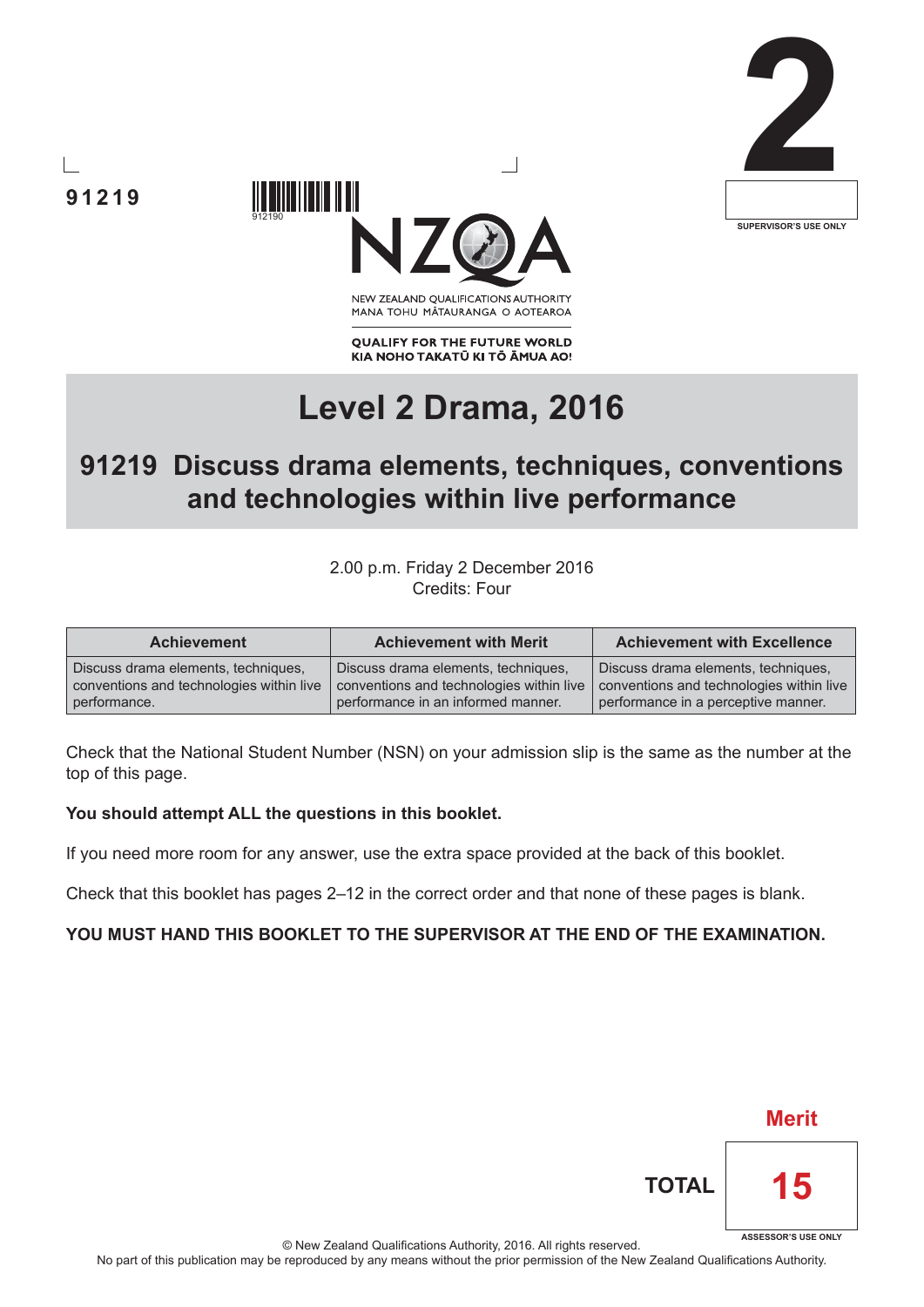### QUESTION ONE: COMMUNICATION OF A THEME OR IDEA

To answer this question, refer to a drama (either devised or scripted) you performed in this year.

Title of the performance: The Importance of being Egenest by Uscar Wlde Brief summary of the action: play is about a man who uses a lake name in order two sperate lifes both at his country home and in the This turns out badly when his hance and the hance of Priend, who stole his fake identify meet and believe they are SOME MAN -ांगरे-Describe an important theme or idea communicated to the audience through the performance.  $(a)$ An important theme in "the importance of being Ernest" is the theme of Marriage. The entire play is centred around the concept of marriage and whether or aughon not it was positive or regative. The stay the of whether it is positive or negative is expressed when she sans "Engagement Should adu Braclanell come as a surpise to a woman, whether that positive or negative." The positive idea of through characters like; Cecily rilaemon nortrayeed (xwendolen and "Jack (Ernest) # through their PXCATEMPAT towards marriage whereas the negative idea. like Jack's triend on extra 'hrouah (karacters aper. Explain how a character communicated this theme or idea. Give specific details of what the  $(b)$ character did or said in the performance to support your answer.

The character I played, Cecily Cardens, communicated the theme of Marriage through her quotes and *l'ardien adores* MOUTVIQUE. ellim her opinion of the idea of marriae

 $\overline{2}$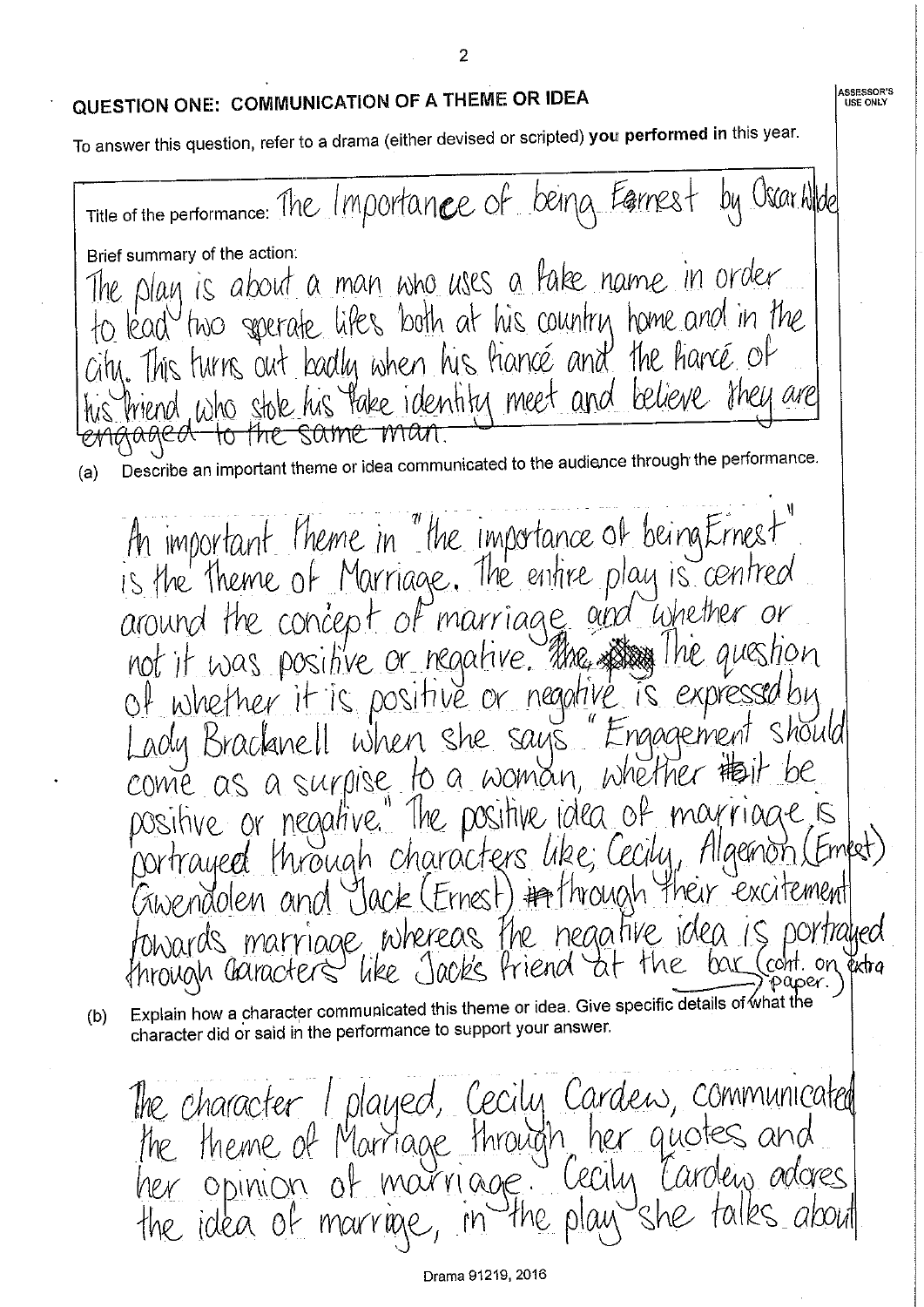being whisked away by a handsome prince, it<br>is her dream to get married. So when she<br>is enopged to Ernest (Algernon) and some strame woman (Pawedolen) comes out of nowhere and is threatening her dream, she reacts quite conversation with Gwendblen begins to develop into an argument. carries or there is someone telling her cont on extra paper

- Discuss how the theme or idea communicated in the performance is relevant to you as an  $(c)$ individual. You could consider one of the following:
	- your own values and attitudes compared to those communicated in the performance
	- how you behave in similar situations to those shown in the performance
	- the differences between values of the time and place in which you live compared with those of the performance.

relevant The way that the theme of marriage to me, is the differences between my my reactions to a similar situation as compared  $\overline{1}$ Cecily's in the play. For example  $\text{frr}$ there is nothing she wonts more than to b married fall in love, but to me, while and think that is a nice and beautiful idea, marriage is not as\$ important to me.  $\pm$ 艳/mu athtude towards marriage is that I thin nire but unlike Cecily, & my *Puture* on being a wite. Por *Plependant* HS the Way would behave in a similar situation to Cecily and Guvendolen, Feven though I understand it its purely for the sake of enertainment, extra pa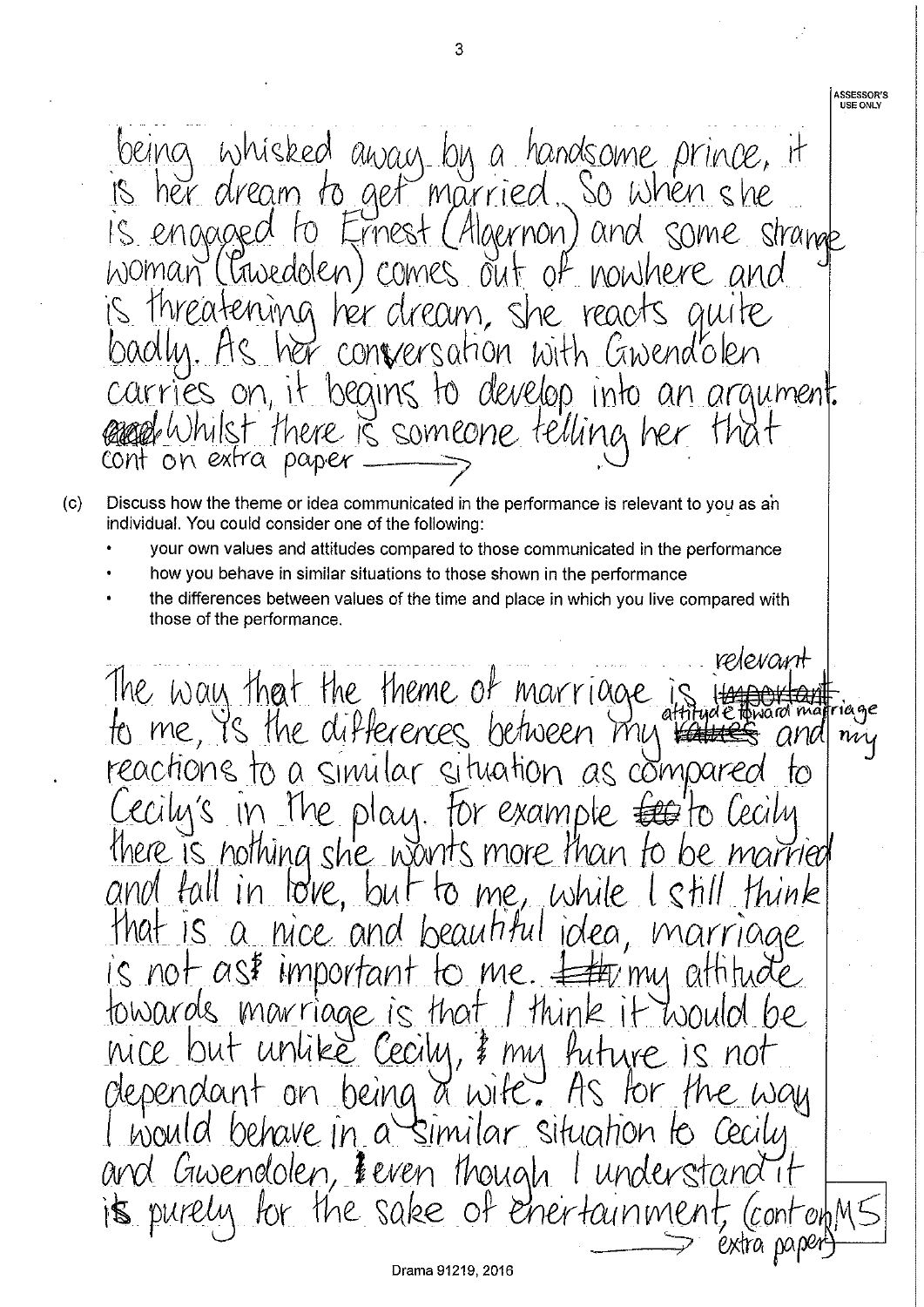To answer Questions Two and Three, refer to a live theatre performance you have seen this year.

**ASSESSOR'S** USE ONLY

Title: The curious incident of the dog in the night Playwright/theatre company: Simon Stevers / @Avckland Theatre Company **QUESTION TWO: CHARACTER** Name a key character from the performance you saw, and list important details about  $(i)$  $(a)$ them. Name: Christopher Boone (played by Tim Earl)<br>·  $\frac{1}{6}$ Main character in Play Assumed to have a mild form of Autism lives with Father, believes mother is dead. Label TWO points on the line below to represent the status of this key character:  $(ii)$ at the beginning of the performance at the end of the performance. For example: enn HIGH STATUS OF CHARACTER LOW STATUS OF CHARACTER **HIGH** LOW Explain how the actor used drama techniques of voice, body, movement and/or use of space  $(b)$ to communicate the status of the key character when he or she first appeared on stage. Give specific details from the performance to support your answer. nwC moves from a relatively low )OONE A! perso comminucated ne plau such hniahes Obrouslu beamning of the play Christophe personally low status

Drama 91219, 2016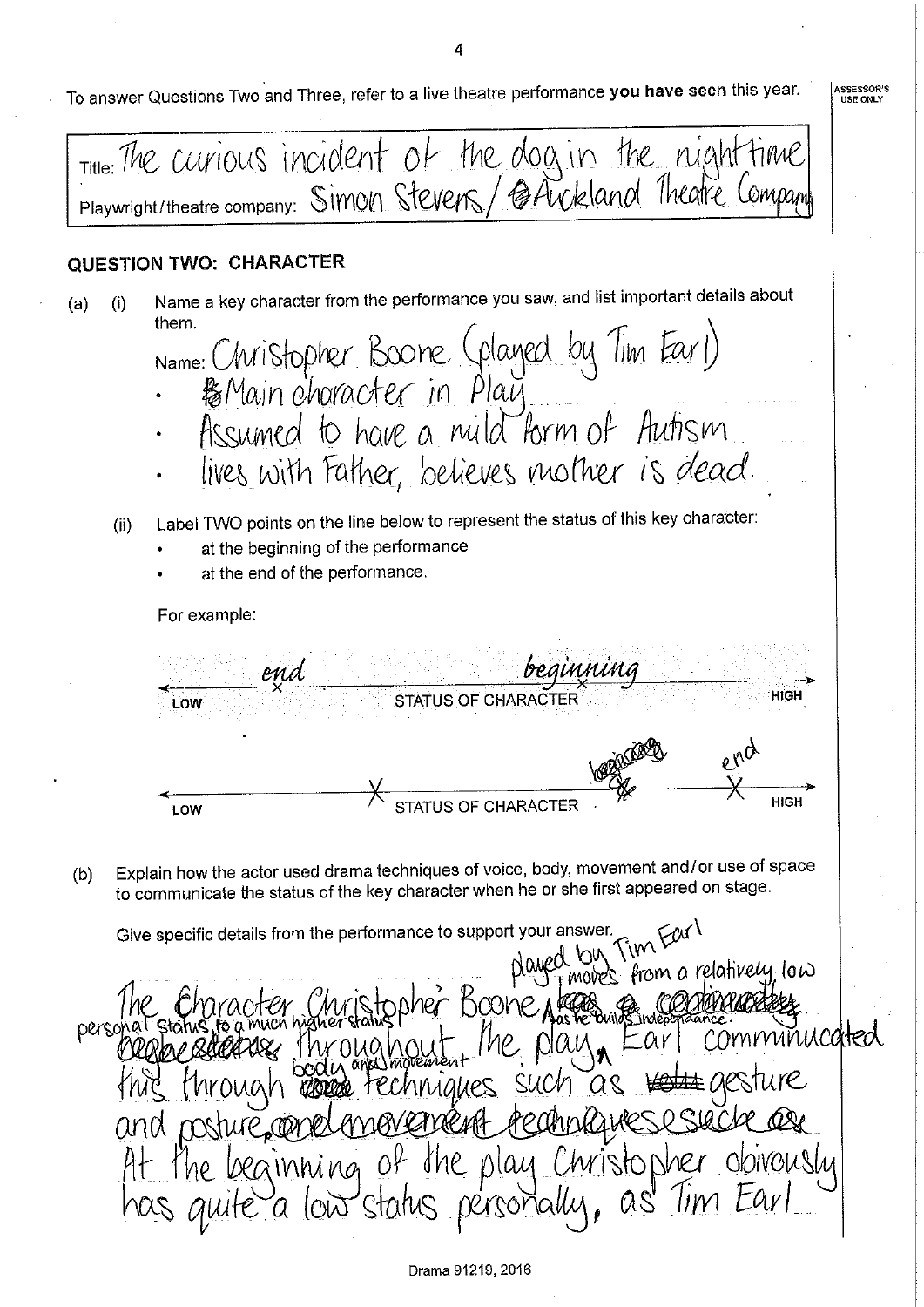**ASSESSOR'S** uses posture and gestures to suggest that<br>Christopher is not very confident of comfortable USE ONLY in social situations. Christophers posture is somewhat bent, execund communicates to the audiences a sense of extenti-social behaviour. Tim Earl also uses aesture  $#$  as a way to communicate Christophers nervousness, he uses of figeting and playing with his hand<br>s the audiences christoplaers discombert. hands which Shows the

- Discuss the ideas communicated about status, power, or equality in the performance. You  $(c)$ could consider one of the following:
	- how characters used their status
	- events or actions that resulted in a change in status
	- ideas the playwright intended to communicate about power in relationships or in society.

**HEThere** were many ideas communicated about status throughout the play "The curious incident of the dog in the nightfime." One of the ideas communicated to about status is Christophers Independance Throughout the course of **Estas** assumed by the audience Christopher has a mild form of Austism. We also learn from veiwing his like with his father that Christopher otoes not have a lot of independance, along with his lack of independance status, we learn in low personal how Christopher emishes to The plan, about be more independant, that he farridreams about moving away by himself to go to college and *Pantoisises allout* beina M5 extra  $p$ a per COMT ON Drama 91219, 2016

5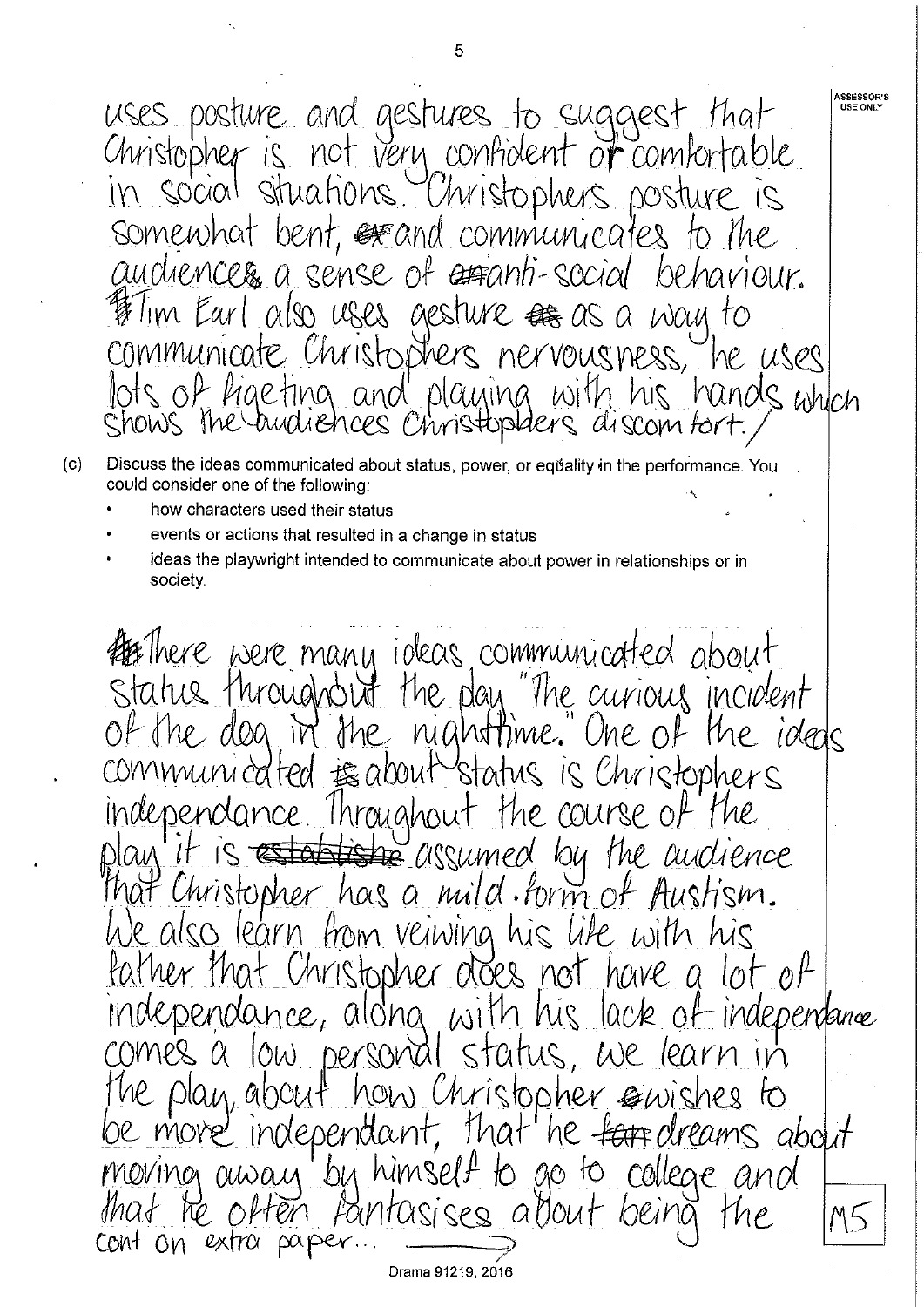**ASSESSOR'S**<br>USE ONLY

### **QUESTION THREE: USE OF COLOUR**

Words that can be used to describe the use of colour in a performance include:

| <b>Bleached</b> | $\bullet$ | Fluorescent | ۰ | Pastel      | Sterile |
|-----------------|-----------|-------------|---|-------------|---------|
| <b>Bright</b>   | ۰         | Metallic    |   | <b>Rich</b> | Vibrant |
| Cool            |           | Neutral     |   | Sombre      | Warm    |
| Contrasting     |           | Pale        |   | Sepia       |         |

Name a theatre technology that used colour to communicate ideas in the performance you saw. OStume.

 $(a)$ Describe the colour(s) used in this technology. You may sketch and make annotations in the space below to support your answer.

neutral The costume designer used mostly bland, grey,<br>Clothing when dressing minor and some major, characters. Little spots of warm reds or cool uellows and dirty browns, were  $^{\mathsf{J}}$ also Scences, Any coloured couple Clothing that wasn't neutral grey was just small a scrarf or an unibrella like

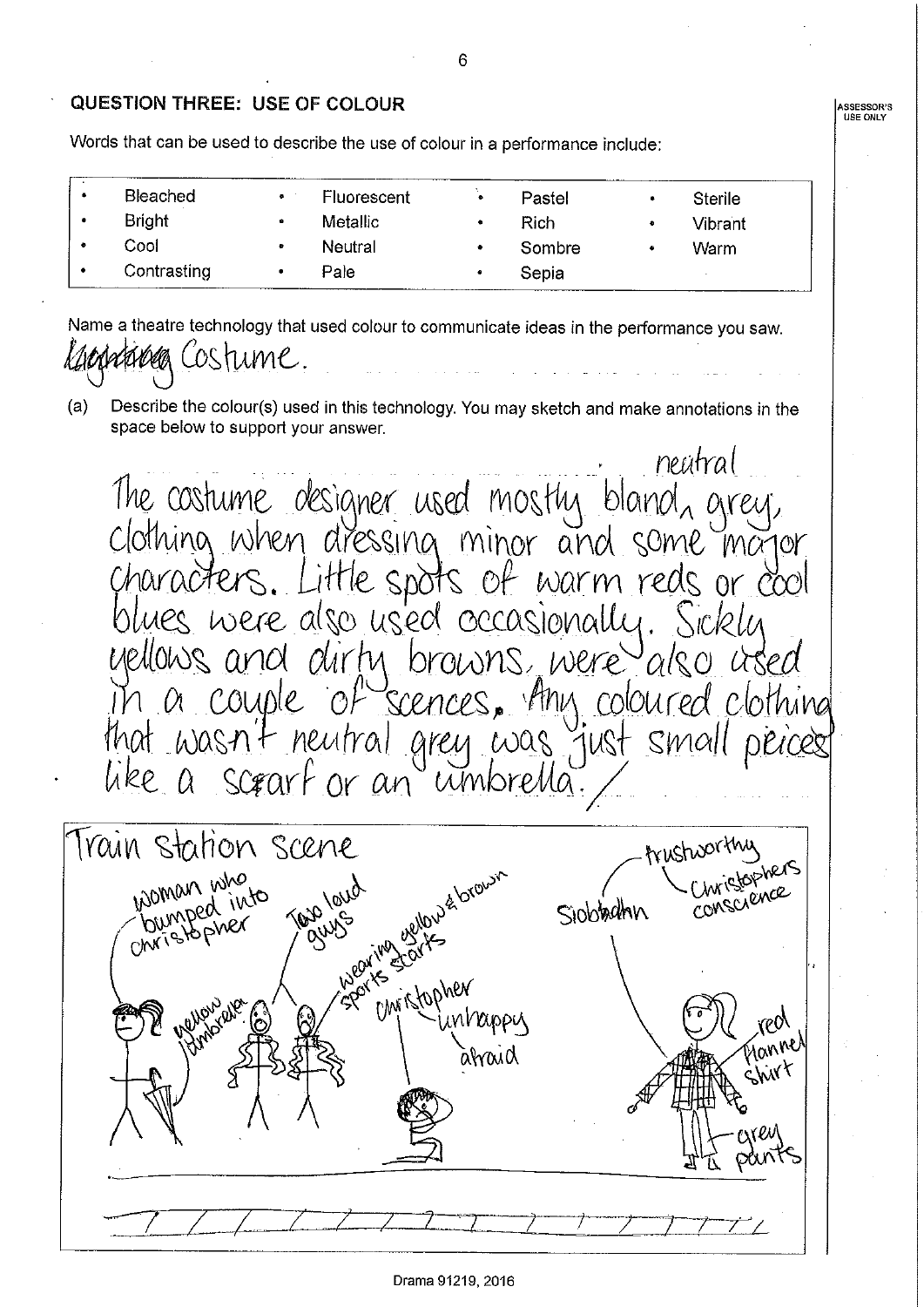$(b)$ Explain how this use of colour communicated ideas to the audience about character OR time OR place. Give specific details from the performance to support your answer.

The use of colour in "The curious incident of the dog in the nightime" is used by the director to to the audience but to Christophers uunirate feels about certain people. In the play we learn that Christopher hates the colours vellows and lor own and loves blue and red. During the plan Me Toritu of the characters are wearing neutral colour to Christopher. WWM IC A  $\overline{\mathcal{K}}$ communicates that he has neutral teelings towards those characters. But character Christripher that feets neadfively bwards have MOW Why on them (cont on extra baser.

- Discuss the effectiveness of the use of colour in the performance as a whole. You could  $(c)$ consider one of the following:
	- how colour was used to enhance mood or tension in the performance
	- how colour was used symbolically
	- the overall colour palette or concept.

The use of colour in the performance as a whole<br>was very effective. The use of colour as a sumbol to represent Christophers emotions towards certain people or things was avery to communicate effective wan  $lhe$ authence hristopher and or didn't Τŗ be particular use of colour to sumboli ristophers Siobahns<sup>ngred</sup> f 1annel Was MOTOVITY  $The$ enaracte Ôf  $\varphi$ Were  $11091<sub>1</sub>$  $M$  $\bigcup\{0|Q\}$ cont on Drama 91219, 2016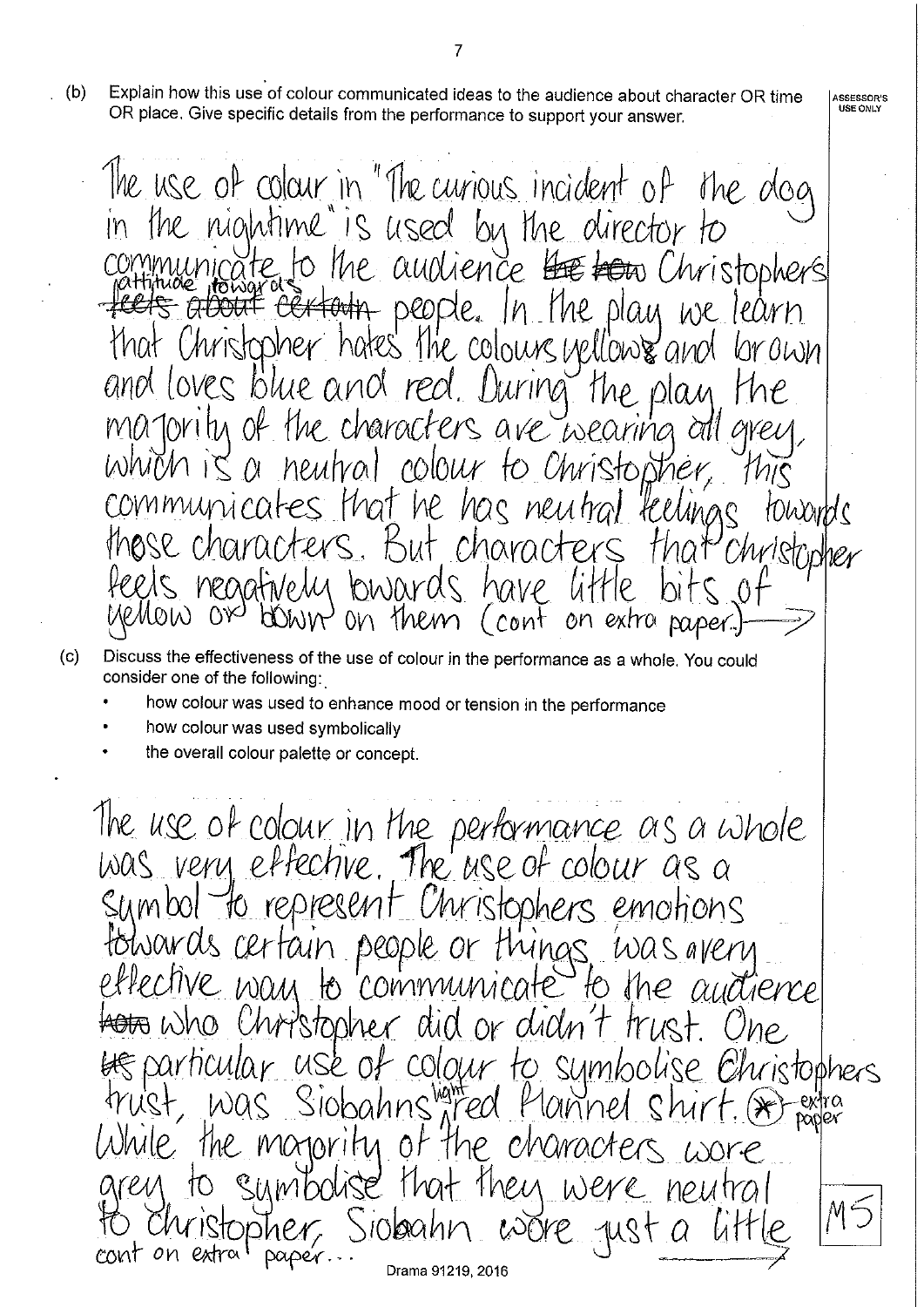### Extra space if required. Write the question number(s) if applicable.

**QUESTION**<br>NUMBER Ta: What startere it is uggested that his marriage was a between myself and a young person" Also Lady Marriage & communicate the negative idea of Marriage 1 b: they are also engaged to the same man, Cecily<br>Still manages to maintain her perfect image<br>of her hance and thus communicates further the theme of marriage and its importance to Cecily. During the argument Cecily continually denies that Gwendolen could possible, be engaged to the same man as her "Whatever unfortunate entanglement, mu poor, innocent, trusting bou has gotten himself into, I shall never reproach him with it after we are married." 1 ci if it were reality, why would Cecity and Cavendolen haht against one another? It were me in that situation, my anger would be immediately directed at my Hance, because I know it is unlikely that the other girl knows why the both of us seem to be engaged to eardleren the same man. It's much more likely the man knows why.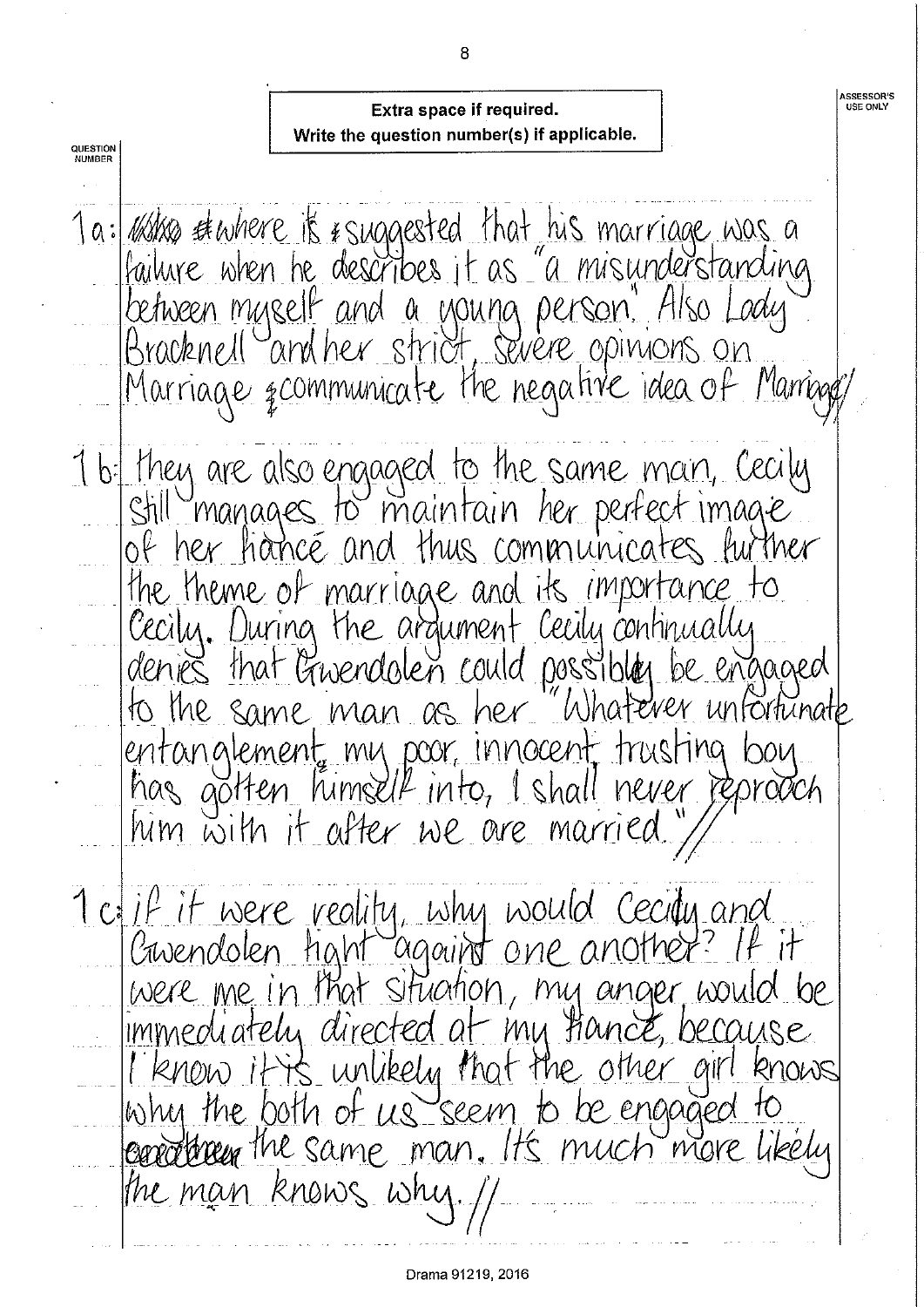**ASSESSOR'S<br>USE ONLY** Extra space if required. Write the question number(s) if applicable. QUESTION<br>NUMBER 2c only person left on the planet and having to When Christopher runs away by himself to kind his mother, it is his first real faste of independance, and while it is very over-whelming, he still manages to make it all the way to London to find his mother. It is this huge act of independounce that boosts Christophers personal status and the way he views himself 3b For example, oluring the trovinstation scene,<br>When Christopher is over-whelmed by his surroundings he gets bumped into by a woman carrying a yellow umbrella, this makes Christopher Freak there are two loud men wearing yellow and brown sports scarks, the loud men are also contributing to Chrisptopher being over-whelmed, 3c bit of red, to communicate effectively to the audience, that Sigbahn was a person that Christopher trusts.// \*Siobahn acted as the resphysical representation  $p \mid \alpha \vee \dots$ 

Drama 91219, 2016

9